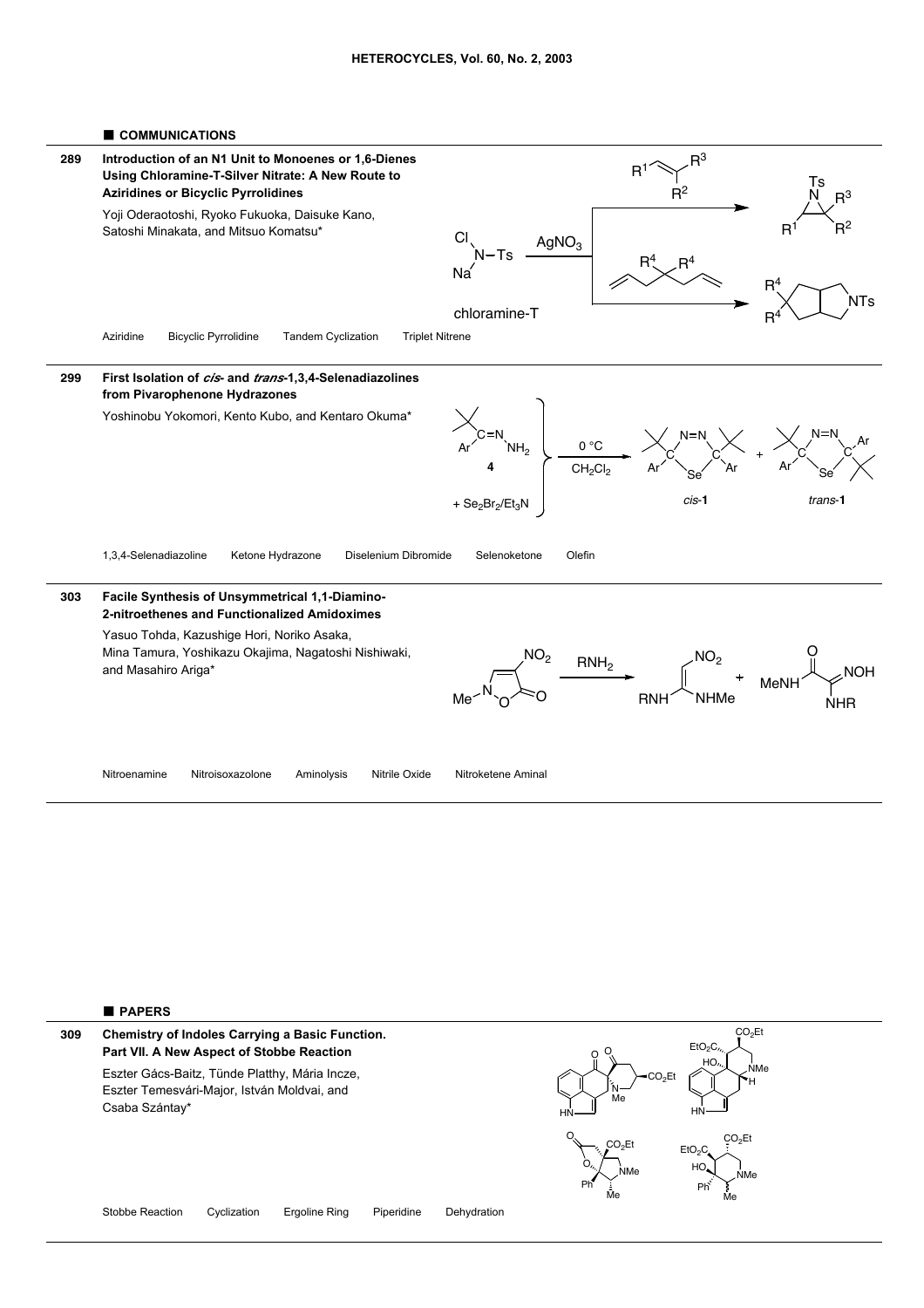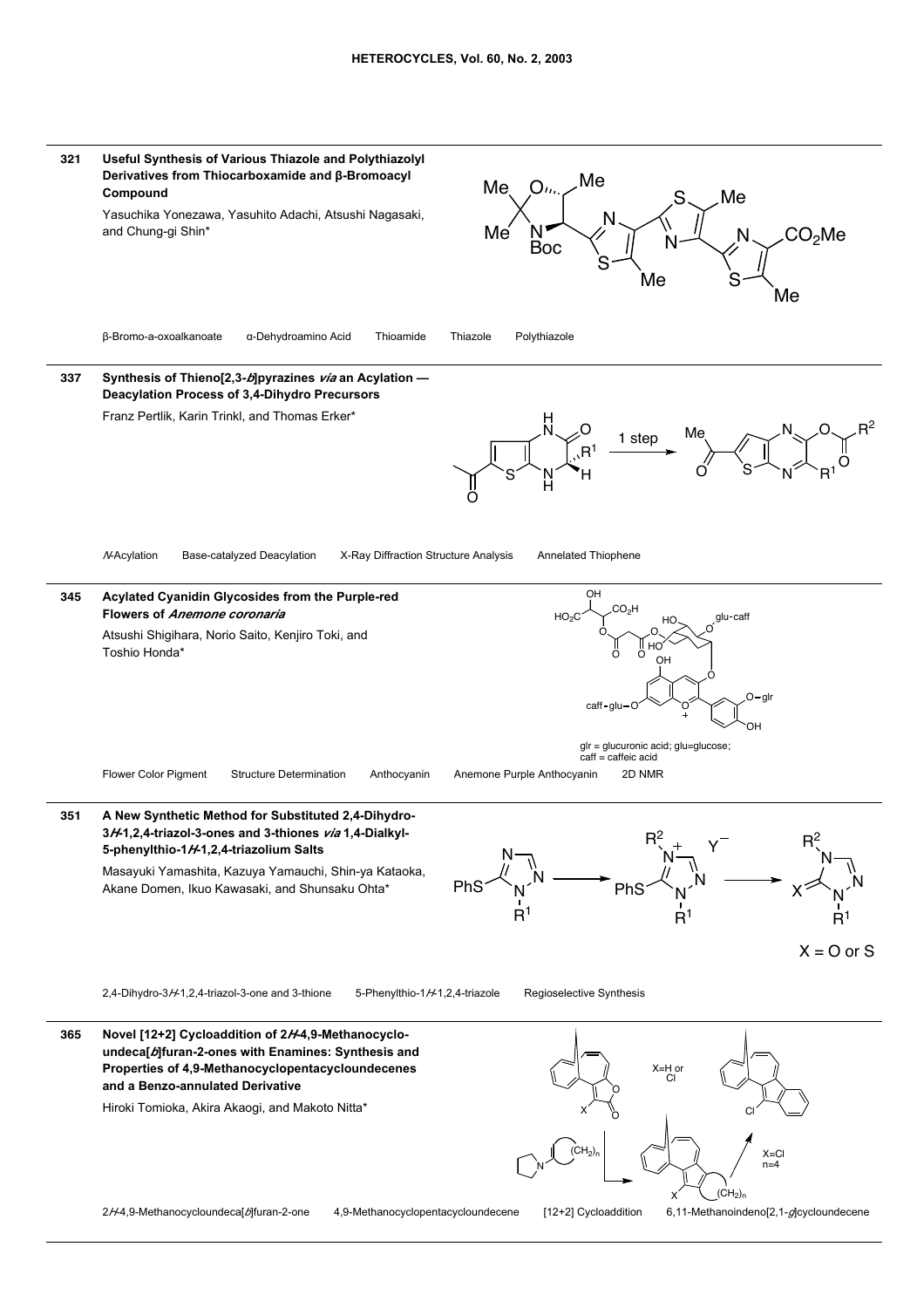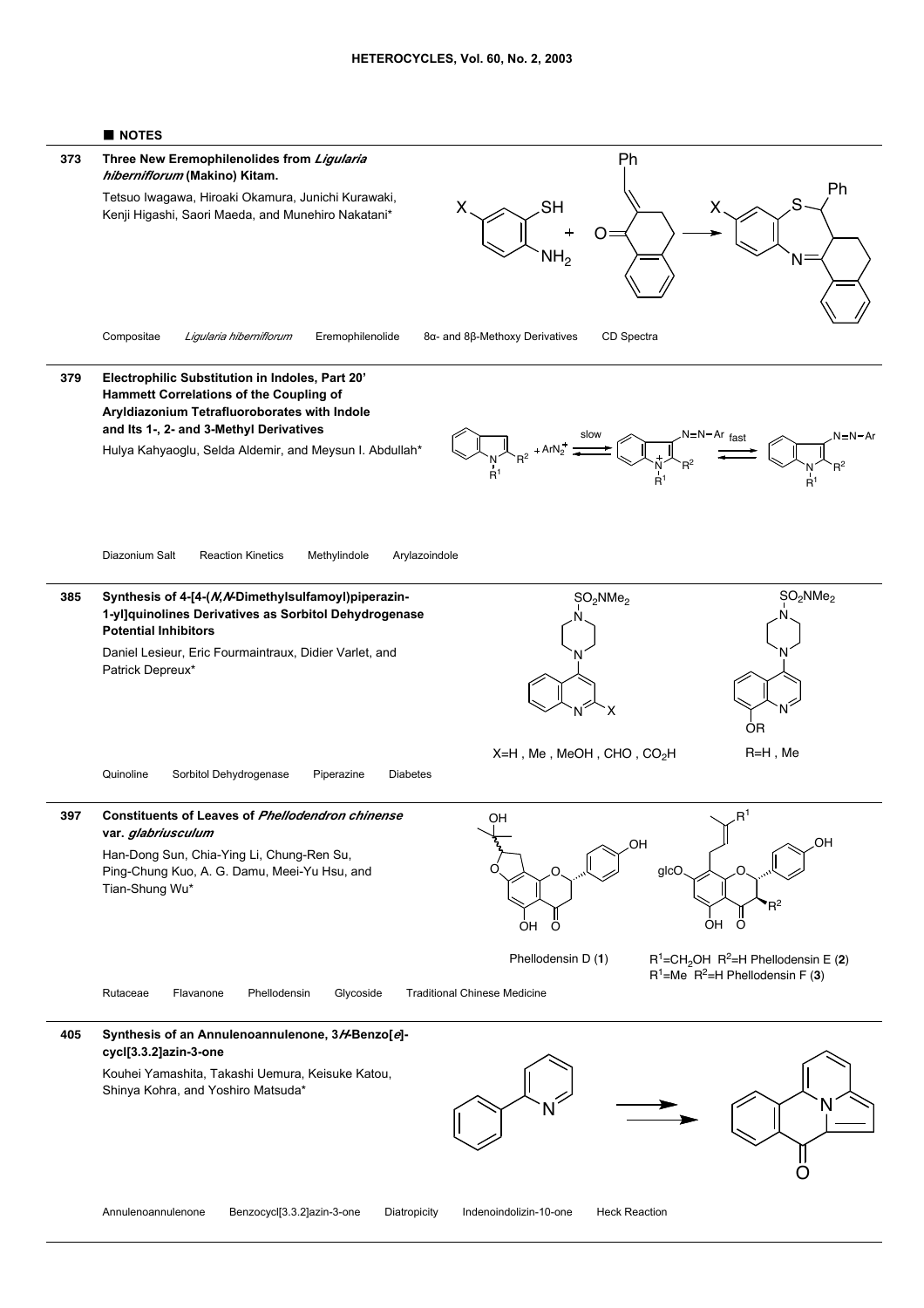

■ **REVIEWS**



H

 $R^1$   $\infty$